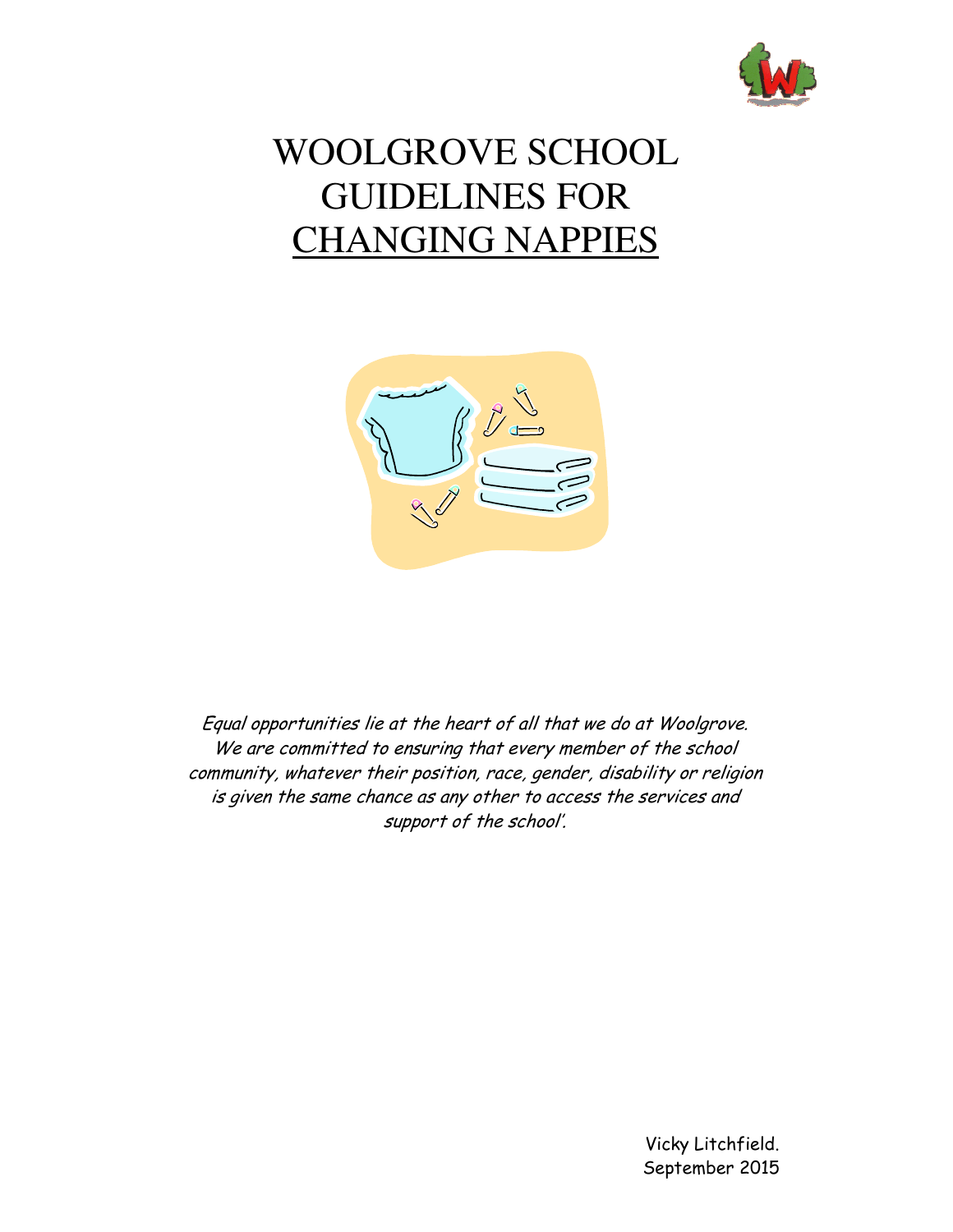# **Guidelines for changing nappies.**

Children who are not yet fully toilet training will require their nappies or pull-ups to be regularly checked and changed. An intimate care agreement should be written and signed by parents and the class teacher. (Appendix 1)

## **Who should change nappies?**

Any member of staff who is CRB checked has a responsibility to change a child's nappy should it be soiled. Children should be changed at lunchtime, at home time and at any other time during the day should it be necessary.

## **Where should nappies be changed?**

Nappies or soiled clothing should be changed in the changing area/sluice room in the toilet area or in cubicles in classroom toilets. If necessary the child should lay on the changing bed or a changing mat to be changed and not on the floor. Privacy and dignity should be maintained at all times. The door to the toilet should remain closed during this time.

#### **What resources will be used?**

Parents should provide nappies, nappy sacks, wipes and spare clothing for children who may require it throughout the school day. Some classes may have a small stock of nappy sacks, wipes, spare clothing and nappies, which can be used if a parent has forgotten to send in these items. However parents should be asked to send in these items as quickly as possible as the school will not have an endless supply. A letter asking parents to send in the required items should be sent out. (Appendix 2)

#### **How will the nappy be disposed of?**

Soiled nappies should be double wrapped and placed in the hygienic disposal unit.

## **What infection control measures are in place?**

Staff should wear the disposable gloves and aprons when dealing with soiled clothing or nappies.

The changing area should be cleaned after use.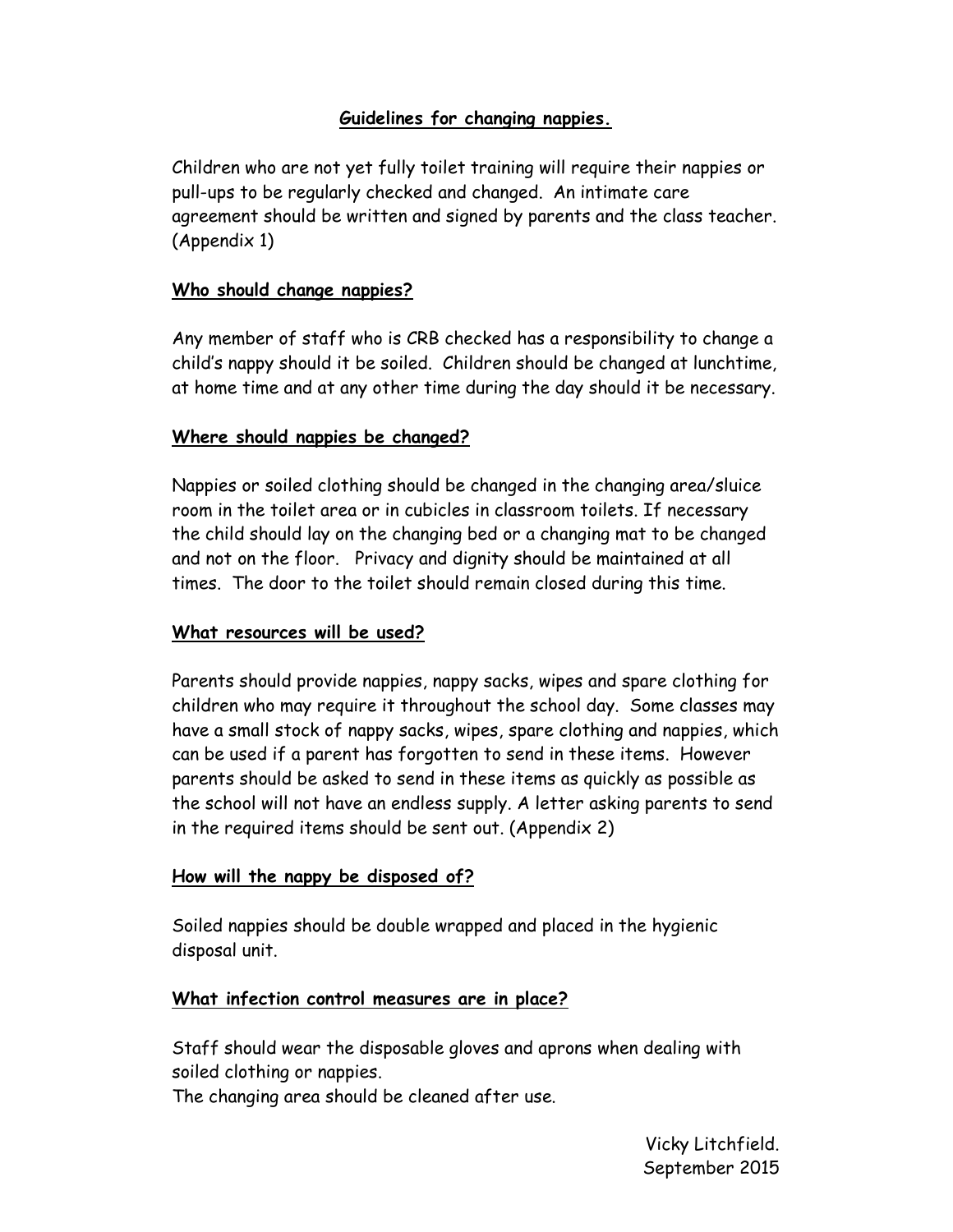Hot water and soap should be available to wash hands after the task has been completed. Paper towels should be available for drying hands.

# **What staff should do if the child is unduly distressed by the experience?**

If a child is unduly distressed about having their nappy changed, parents should be contacted to discuss the matter. A plan should be put into place for individual children, which can include a social story.

#### **What staff should do if marks or injuries are noticed on a child.**

Staff should follow the procedure as outlined in the child protection policy.

#### **Parent information and support.**

For children over 5, Parents should be informed that nappies and continence pads are available from the bladder and bowel service. They will need to do an initial assessment to assess whether products are suitable, if a toileting programme is appropriate or they need further investigations or not. The contact details for this service are; 01438- 492500.

For children who have already been assesses their parents should be advised to contact the school nurse to get more information. (Appendix 3) Additional support can also be offered by the school nurse.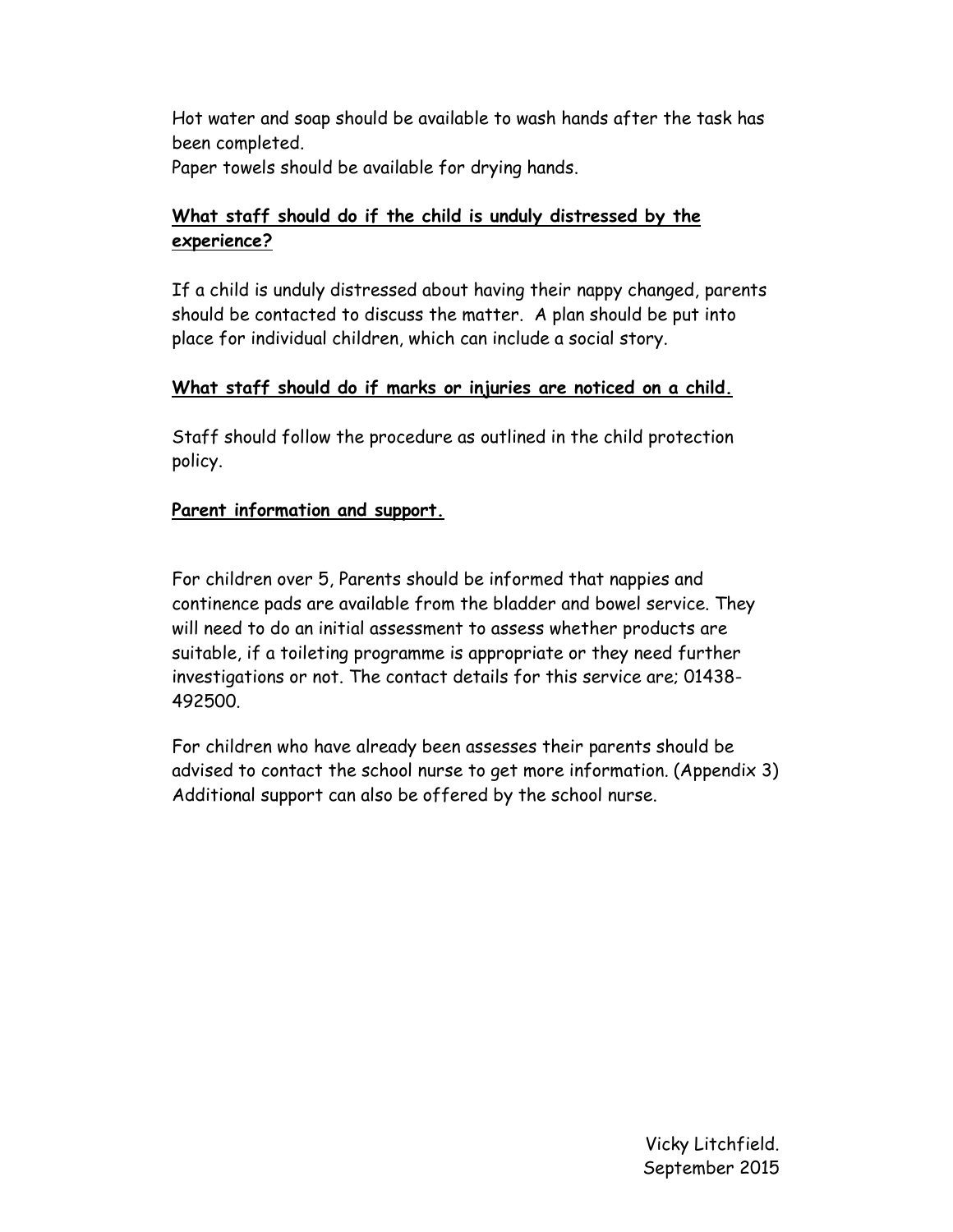

- Make sure another adult knows what TP you are doing!
- Change nappies in a cubicle or sluice TP room. (Be aware of privacy)
- W Encourage children to help as much as possible!
- Children should lie on a changing mat or `U bed if necessary, NOT on the floor.
- Wear gloves and an apron. TP
- Place nappies in a nappy sack, tie and TP put into the hygienic waste disposal unit.
- Clean the area / changing mat TP" afterwards.
- Wash your hands with hot water and W soap afterwards! (antibacterial cleanser)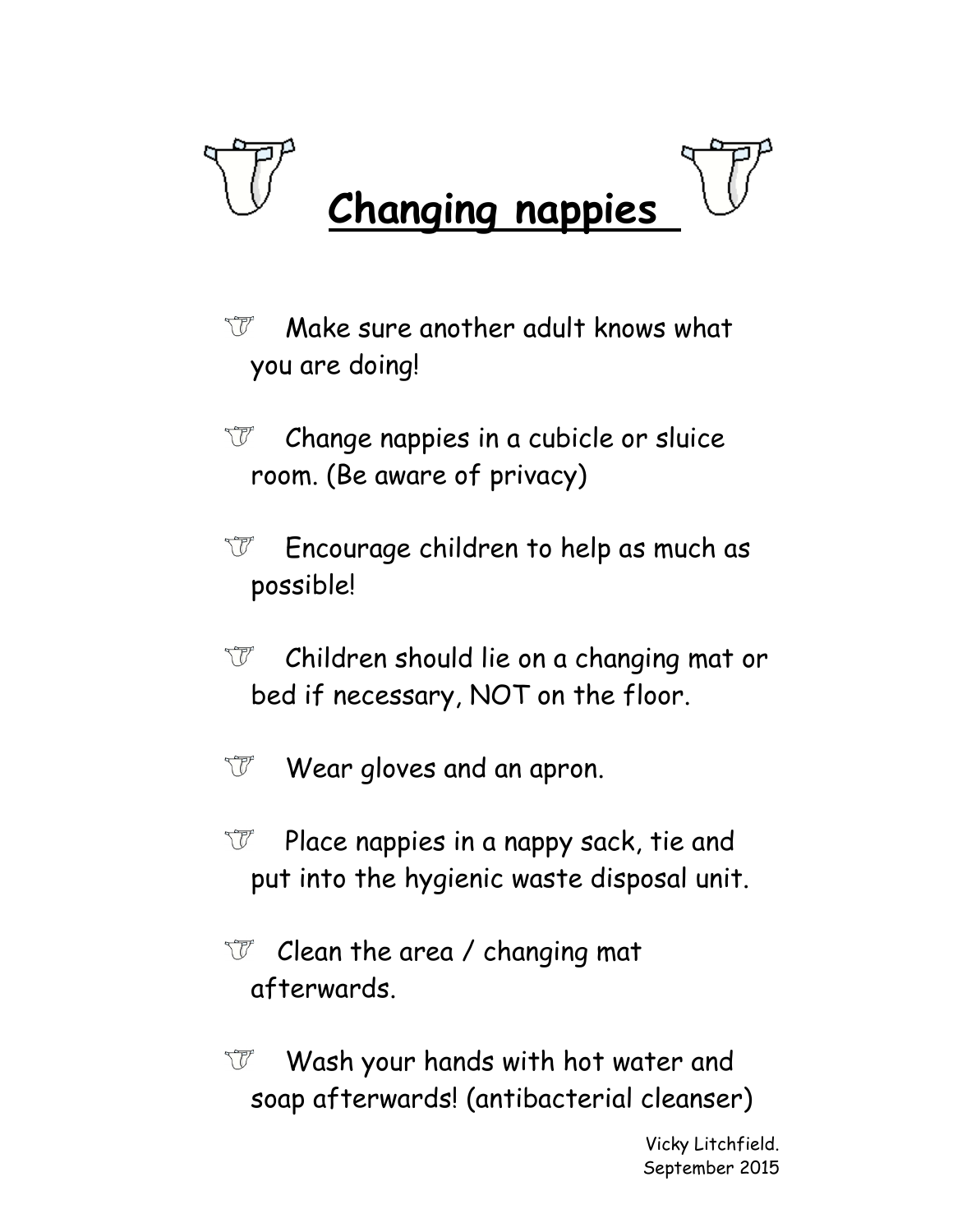Appendix 1



**Woolgrove School.** 

# **Intimate Care Agreement.**

In order to best meet the needs of your children when they are with us we would like to set up an individual agreement between parents and the school with regard to intimate care.

Intimate care is any care which involves washing, touching or carrying out an invasive procedure which are children are unable to do for themselves arising from the child's stage of development.

Intimate care may involve helping with drinking, eating, dressing, toileting, or comforting. In most cases at school intimate care will involve procedures to do with personal hygiene.

Staff at Woolgrove providing intimate care are aware of the need to adhere to good Child Protection practice in order to minimise the risks for both the children and themselves. All school staff are supported and trained so that they feel confident in their practice.

Name of child ..............................................................

- •
- •
- •
- I give permission to Woolgrove to provide appropriate intimate care to my child.
- I understand that this will generally be carried out by staff from my child's class but may also be carried out by another member of staff.
- I have discussed with my child's class teacher the approach that I would like them to take for this the details are outlined above.

| Signed |  |  |
|--------|--|--|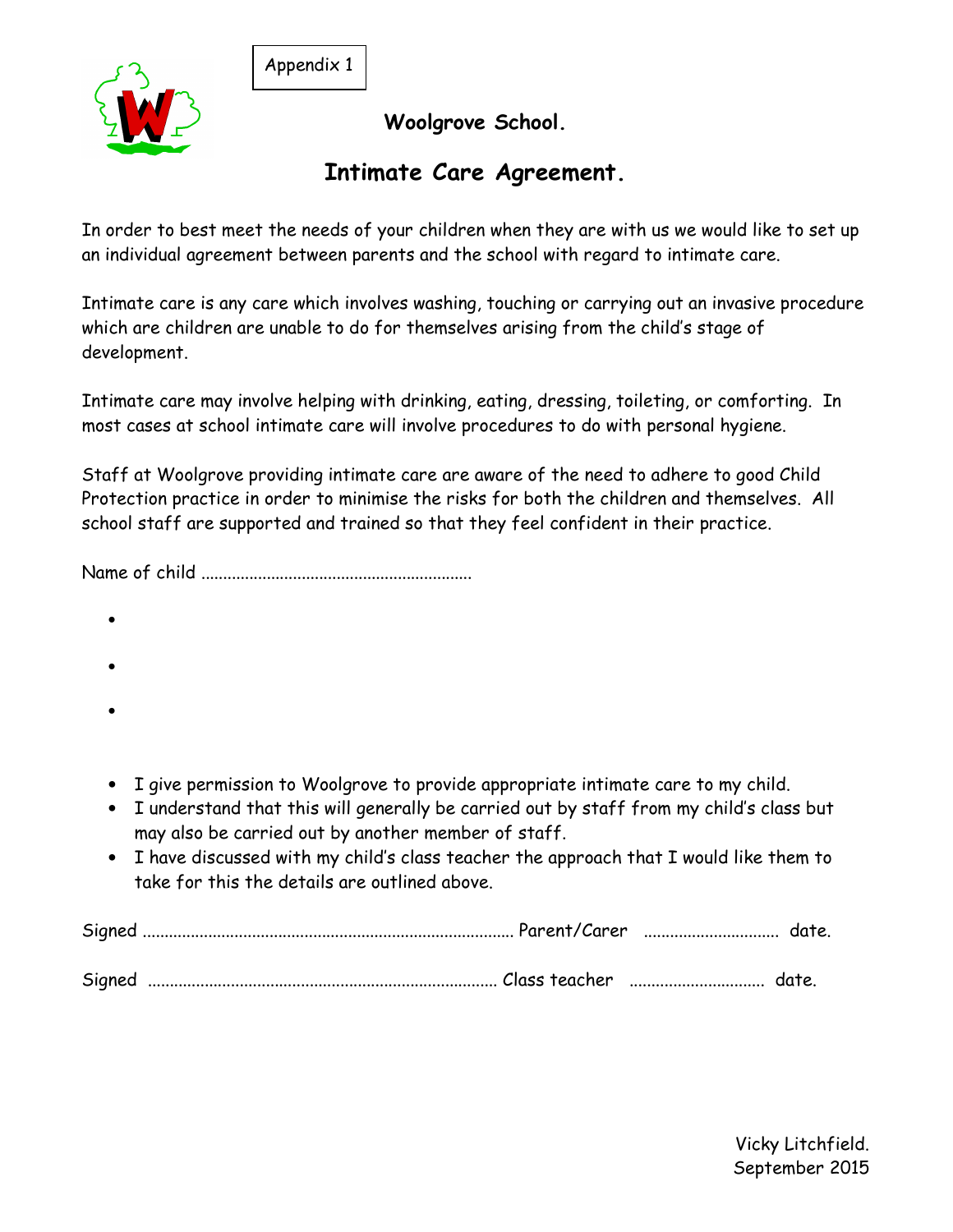#### Appendix 2



# **HERTFORDSHIRE COUNTY COUNCIL**



**WOOLGROVE SCHOOL** 

Pryor Way, Letchworth, Herts, SG6 2PT Tel: 01462 622422 Fax: 01462 622022 email: admin@woolgrove.herts.sch.uk Web:www.woolgrove.org.uk Headteacher **Mrs Susan Selley, Dip(SpLD) B.A(Hons) M.Ed (SEN)** 

Dear Parents,

Children who wear nappies will need a pack of nappies, wipes, nappy sacks and nappy rash cream if necessary, to be sent into school.

Children who are toilet training will require nappies/trainer pants/knickers or pull ups, depending on which training system is being used. (This will have been decided between yourself and your child's class teacher) Nappy sacks and wipes. They will also require several pairs of pants/knickers trousers/skirts and socks and at least two t-shirts and jumpers. Please ensure all clothing is named.

We have a limited amount of spare clothing to change children into if they require clean clothing. If your child gets sent home in school clothing please can this be washed and sent back as soon as possible.

........................................... is running short of;

Nappies Nappy sacks Baby wipes Cream

Knickers/pants Socks Trousers/Skirts. T-shirts.

Jumpers. (Circle which item/items are running short)

Please can these be sent into school as soon as possible?

Thank you.

Vicky Litchfield. September 2015